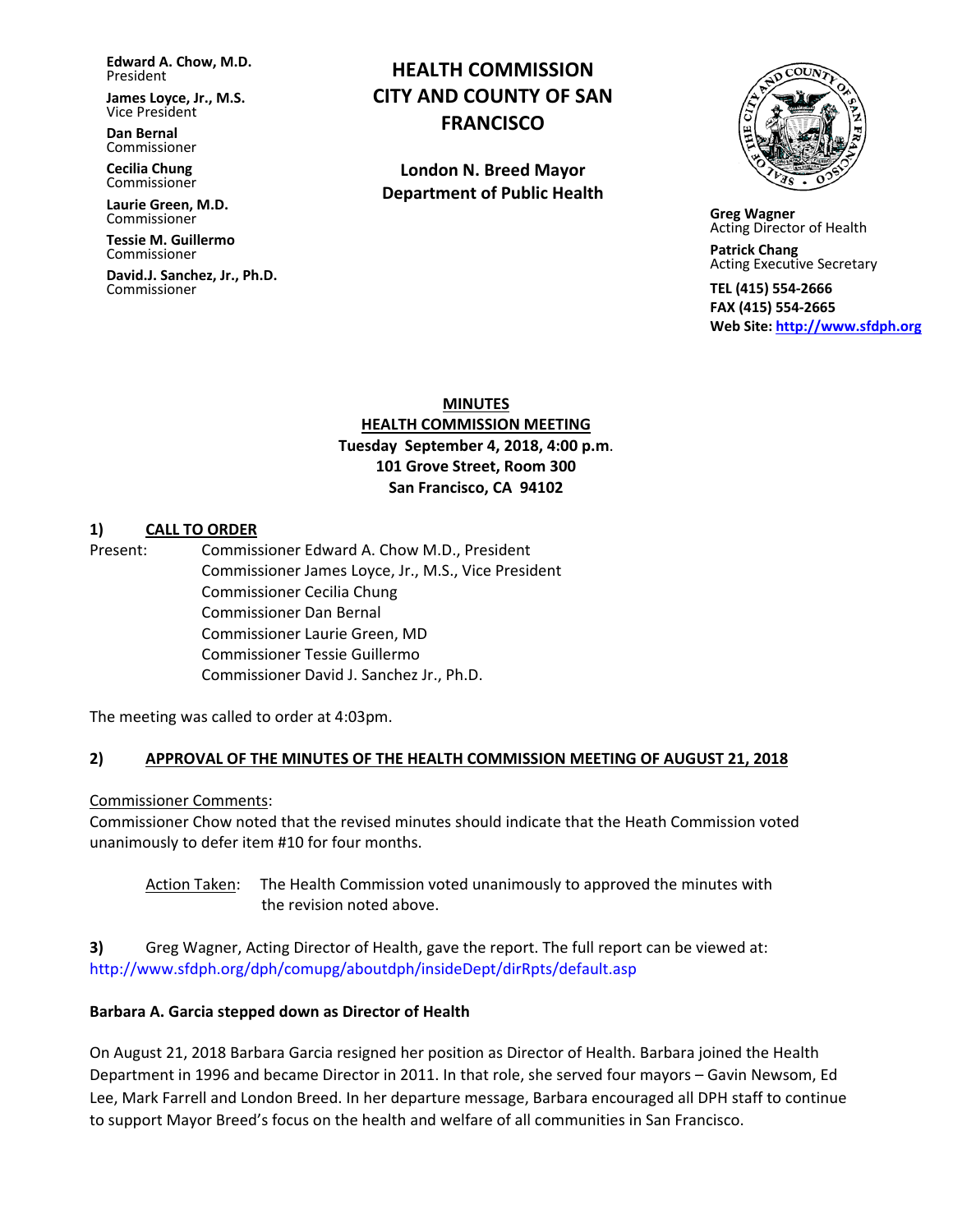During Barbara's tenure, among her many accomplishments were achieving Public Health Accreditation for DPH, completing and opening the new Zuckerberg San Francisco General Hospital and Trauma Center, leading DPH through the implementation of the Affordable Care Act, establishing the San Francisco Health Network, launching the Getting to Zero initiative, the Black African American Health Initiative and Vision Zero, training staff in racial humility and trauma informed systems, and making our new enterprise electronic health records project (Epic) a reality. Her focus has always been patient‐centered, as she worked to make health care services accessible to all, especially the underserved.

The city has benefited from her service, and we wish her well in her future endeavors. As per the City Charter, the Health Commission will lead the search for a new Director, and will forward candidates to the Mayor. Meanwhile, Chief Financial Officer Greg Wagner has agreed to serve as Acting Director until a permanent replacement is identified.

# **AB 186 Passes State Legislature and Heads to Governor for Signature**

On August 27, 2018, the California Legislature passed Assembly Bill 186 (AB 186), which would allow San Francisco to authorize a new type of overdose prevention program (also known as safe injection services) under a three‐year pilot program. The bill, authored by Assembly Members Eggman (D‐Stockton) and Wiener (D‐San Francisco), now heads to Governor Brown for his signature. This bill would extend harm reduction strategies already used in California by enabling San Francisco to authorize programs to provide drug users a safe and hygienic space to use pre‐obtained drugs under the supervision of trained staff.

San Francisco is home to an estimated 22,500 people who inject drugs, with around 160‐200 overdose deaths annually. Overdose prevention programs, like those allowed by AB 186, are an evidence‐based strategy that have been shown to reduce health care costs, decrease hospitalizations, lower spread of infectious disease, and cut the risk of overdose fatalities. In February of this year the San Francisco Health Commission passed resolutions supporting overdose prevention programs and endorsing AB 186.

# **Mayor London Breed and Tenderloin Health Improvement Partnership host demonstration of overdose prevention program at GLIDE**

Last week, San Francisco held the first demonstration of an overdose prevention program, by displaying a mock‐up of a safe injection service for the community and media to examine. The event, called Safer Inside, was hosted by Mayor London Breed, the Tenderloin Health Improvement Partnership and GLIDE Foundation. It was attended by Greg Wagner, Acting Director of Health, Dr. Barry Zevin, DPH Medical Director of Street Medicine and Shelter Health, and many members of the City's Safe Injection Services Task Force. If AB 186, the controlled substances: overdose prevention program is passed, San Francisco would be able to

# **pilot overdose prevention programs.**

There is a national opioid epidemic. The City of San Francisco has studied overdose prevention programs carefully and concluded that overdose prevention programs in the form of safe injection services are a worthwhile response to the opioid epidemic, in conjunction with our existing efforts.

The Department of Public Health has taken many steps to respond, including expansion of treatment options and harm reduction programs. A new overdose prevention program in the form of safe injection services can save lives and improve access to treatment and health care.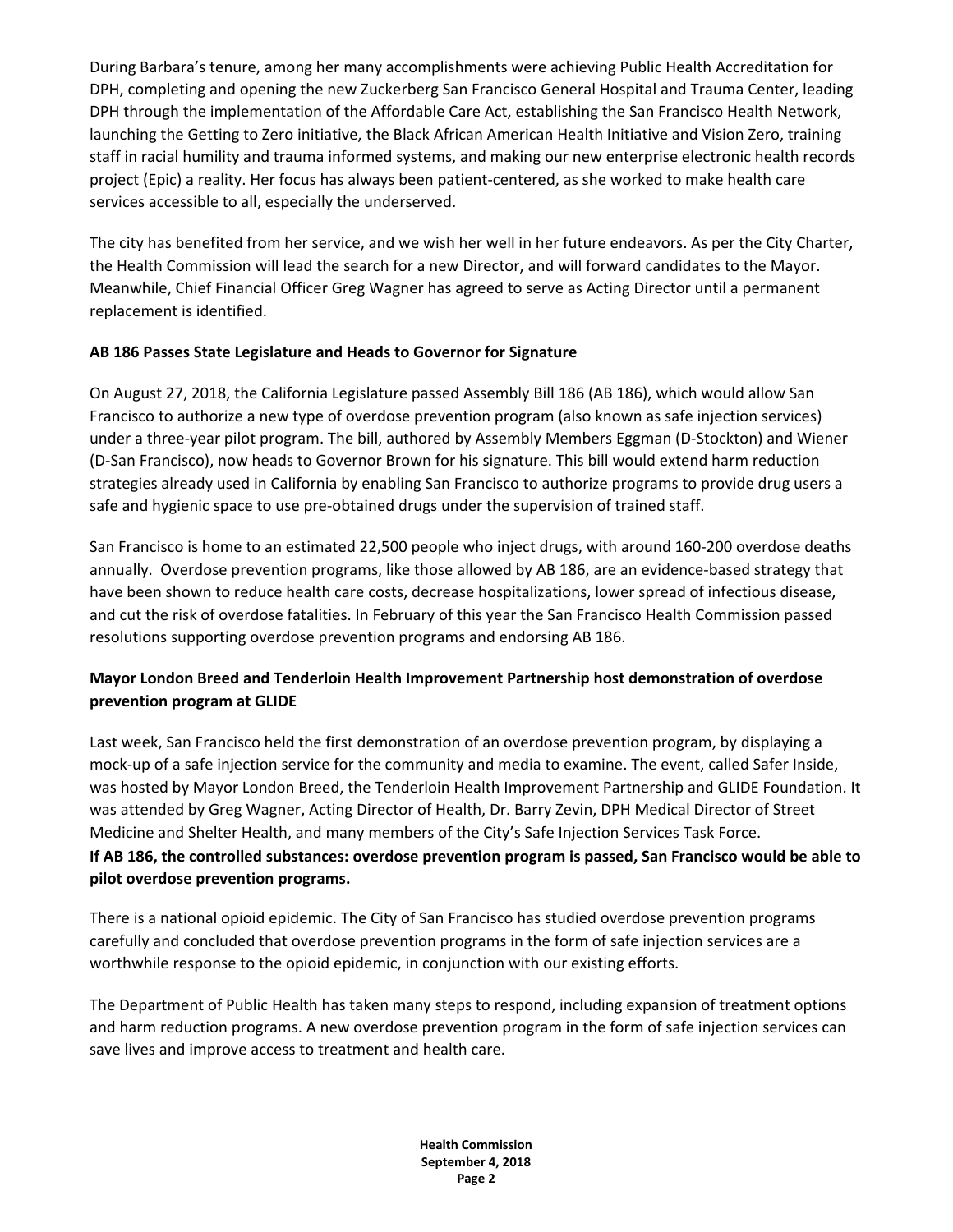# **New Generation Health Center joins the San Francisco Health Network, celebrates re‐opening in new location**

New Generation Health Center (New Gen), founded in 1999 by OB/GYN leaders at Zuckerberg San Francisco General (ZSFG), has provided decades of reproductive health care for underserved San Francisco teens and young adults in a confidential, youth‐friendly setting. The clinic lost significant funding in recent years due to the changing health care landscape, decline in philanthropy, grants and patients. It also faced substantial capital expenses to renovate its facility to meet both seismic and ADA standards. As a result, the clinic faced potential closure in 2016, until the Health Department, UCSF and the community rallied to save it.

The successful collaboration has resulted in the clinic remaining open, joining the San Francisco Health Network, and relocating to the Homeless Prenatal Program (HPP), just steps from its original Potrero Avenue location. Under the partnership, UCSF provides the clinical care, the San Francisco Department of Health owns and operates the clinic, and HPP provides the space. In the new location, New Gen is able to continue serving its original clients and also to expand access to HPP clients ‐‐ a winning combination for all involved.

Roland Pickens, Director of the San Francisco Health Network, celebrated the ribbon cutting on August 29, along with partners Sam Hawgood, Chancellor of UCSF, Martha Ryan, Executive Director of the Homeless Prenatal Program and Supervisor Hillary Ronen, who has been a strong supporter of the clinic. They were joined by SFHN and UCSF leaders, New Gen clients and staff, and representatives from the San Francisco General Hospital Foundation, donors and the community.

Youth need special attention, and family planning and reproductive health services must be offered in a welcoming environment that is youth‐centered, confidential and safe. Our partnership with UCSF, the Homeless Prenatal Program and strong community and donor support have accomplished an exciting future for New Gen and the patients it serves.

#### **Joseph Taeotui admired for exceptional work with DPH and as a SF community member**

Joseph Taeotui, also known as "Jungle" by all those who knew him, fell as a victim to gun violence on August 23, 2018. Jungle was a very well‐known and admired San Franciscan recognized as a rising leader in California's Samoan community.

Jungle was a member of the Street Violence Intervention Program (SVIP), the team that works with violence‐ impacted communities in our city to stop escalation, reduce retaliation, and propagate non‐violent conflict resolution techniques. Because of the work of SVIP, and all the DPH teams dedicated to crisis response and trauma care, our city's homicide rate is dropping. The San Francisco public health model of violence prevention and response is growing into a national movement.

Our hearts go out to his family, co-workers and community for their loss.

#### **Dr. Tomás Aragón earns Applied Public Health Statistics Section Government Award**

Dr. Tomás Aragón, our County Health Officer and Director of the Population Health Division, has been selected to receive the national 2018 Applied Public Health Statistics Section (APHS) Government Award from the American Public Health Association (APHA). This Award recognizes an APHA member that has made outstanding contributions to statistics and public health while working in government. Dr. Aragón will be honored at the November 2018 APHA Annual Meeting in San Diego. Since 2003, he has taught computational epidemiology (with R) at the UC Berkeley School of Public Health. R is an open source programming environment for statistics and graphics, and has become a leading program for data science and business

**Health Commission September 4, 2018 Page 3**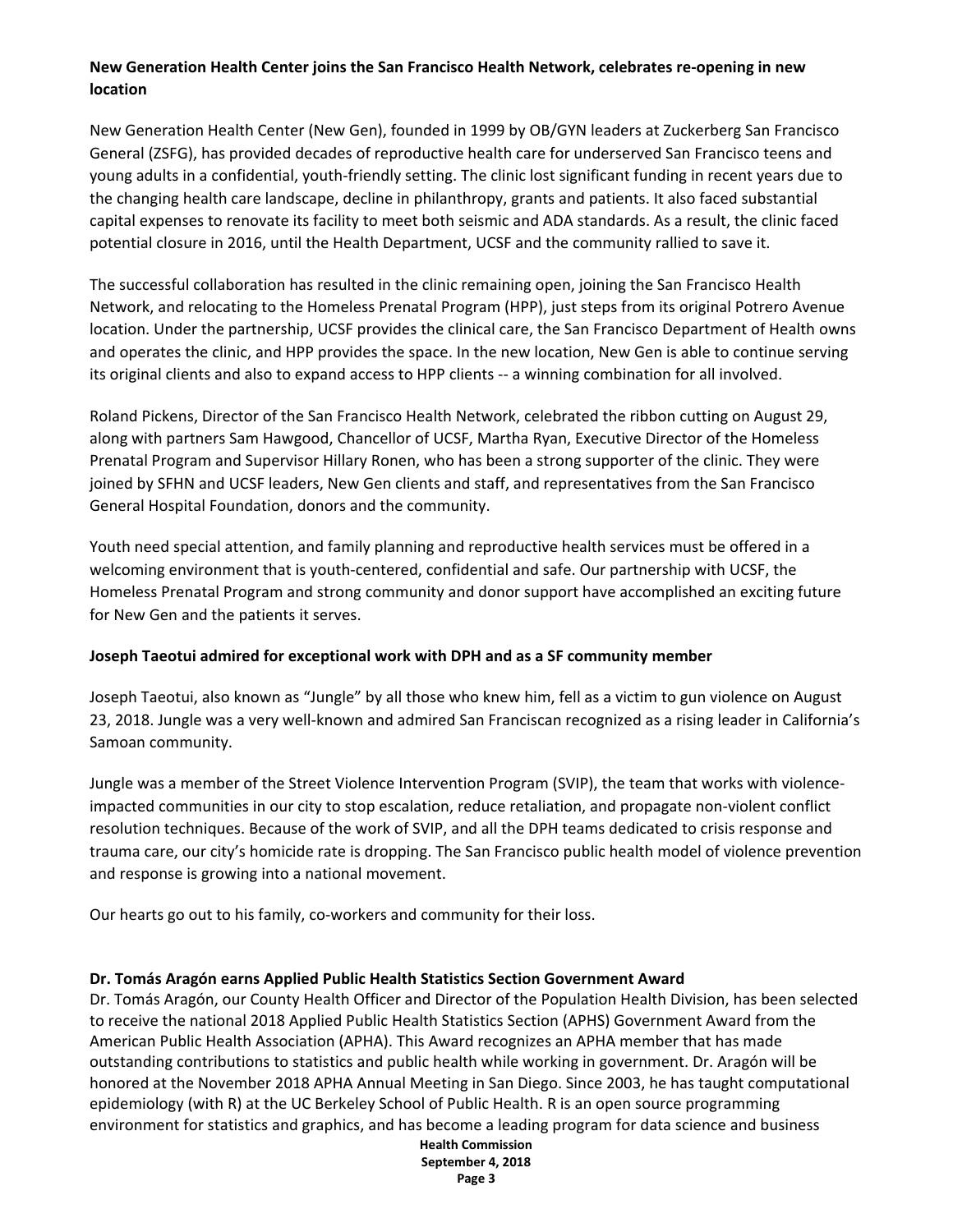analytics. He developed 'epitools' – one of the first R packages for field epidemiologists. His students have gone on to use R for public health and medical research in government, academia and non‐profit settings. Today, his students learn R programming by building Bayesian networks for decision analysis, causal inference, and probabilistic reasoning. Dr. Aragón maintains a population health blog for staff, community, and colleagues.

# **HI‐5 Stories from Public Health Innovators**

The Centers for Disease Control and Prevention (CDC) released case studies of Public Health Innovators working at the intersection of Health and Public Transportation in August 2018, which features the collaborative work of Environmental Health's Program on Health, Equity and Sustainability (EH‐PHES) team, the Office of Policy and Planning (OPP) and the Potrero Hill Health Clinic (PHHC) with the SF Municipal Transportation Agency (SFMTA). The CDC's HI‐5 initiative highlights partnerships with the potential to make a positive difference in community health in five years.

For this work, SFDPH's EH-PHES, OPP and PHHC staff conducted an assessment to better understand the transportation and geographic barriers PHHC patients face; how these barriers affect their access to health care services; and what are their potential health impacts. Staff then worked with SFMTA to identify and implement solutions to address those issues, including increased coordination to ensure patient access to paratransit services to get to and from the clinic and incorporating key findings from this work into San Francisco's Health Care Services Master Plan.

# **Public Health Department seeks community input regarding sugary drinks**

In 2016, the voters supported Proposition V placing a fee on the distribution of sugary drinks and establishing the Sugary Drink Distributor Tax Advisory Committee (SDDTAC). The SDDTAC released its first report and recommendations in March 2018, and the final city budget allocated over \$3.5M to the Public Health Department for community based grants.

The Department of Public Health is seeking input from populations most impacted by sugary drinks in order to develop funding priorities. DPH started by convening focus groups to learn from the community what their needs, capacity and desires related to healthy eating, and active living. As our next course of action, DPH is hosting five town halls in September to reflect on the input from those community focus groups; and gather more input to inform funding priorities for the sugary drinks tax.

Town Halls are listed here and this site provides details, flyers, and RSVP links as well as survey links (English | Spanish | Chinese) for those who can't make it in person.

- 1. Bayview Hunters Point Tuesday, September 11, 2018. 6pm 8pm; Southeast Facilities Commission, 1800 Oakdale Ave
- 2. Mission Wednesday, September 12, 2018, 5:30- 7:30 pm; Mission High School Cafeteria, 3750 18th St.
- 3. OMI Monday, September 17, 2018. 6pm 8pm; Minnie & Lovie Ward Rec Center, 650 Capitol Ave.
- 4. Tenderloin Wednesday, September 19, 2018; 5:30-7:30 pm; SF Main Library Latino Room, 100 Larkin St
- 5. Western Addition Thursday, September 20, 2018; 6pm 8pm; Hamilton Rec Center, Multipurpose room 1, 1900 Geary Blvd

# **DPH Trauma Informed Systems (TIS) recognized for successful work**

The Association of State and Territorial Health Officials (ASTHO), the de Beaumont Foundation and a panel of experts in the field of public health workforce development selected the DPH TIS model to receive a \$10,000 award through their 2018 Model Policies and Practices Challenge.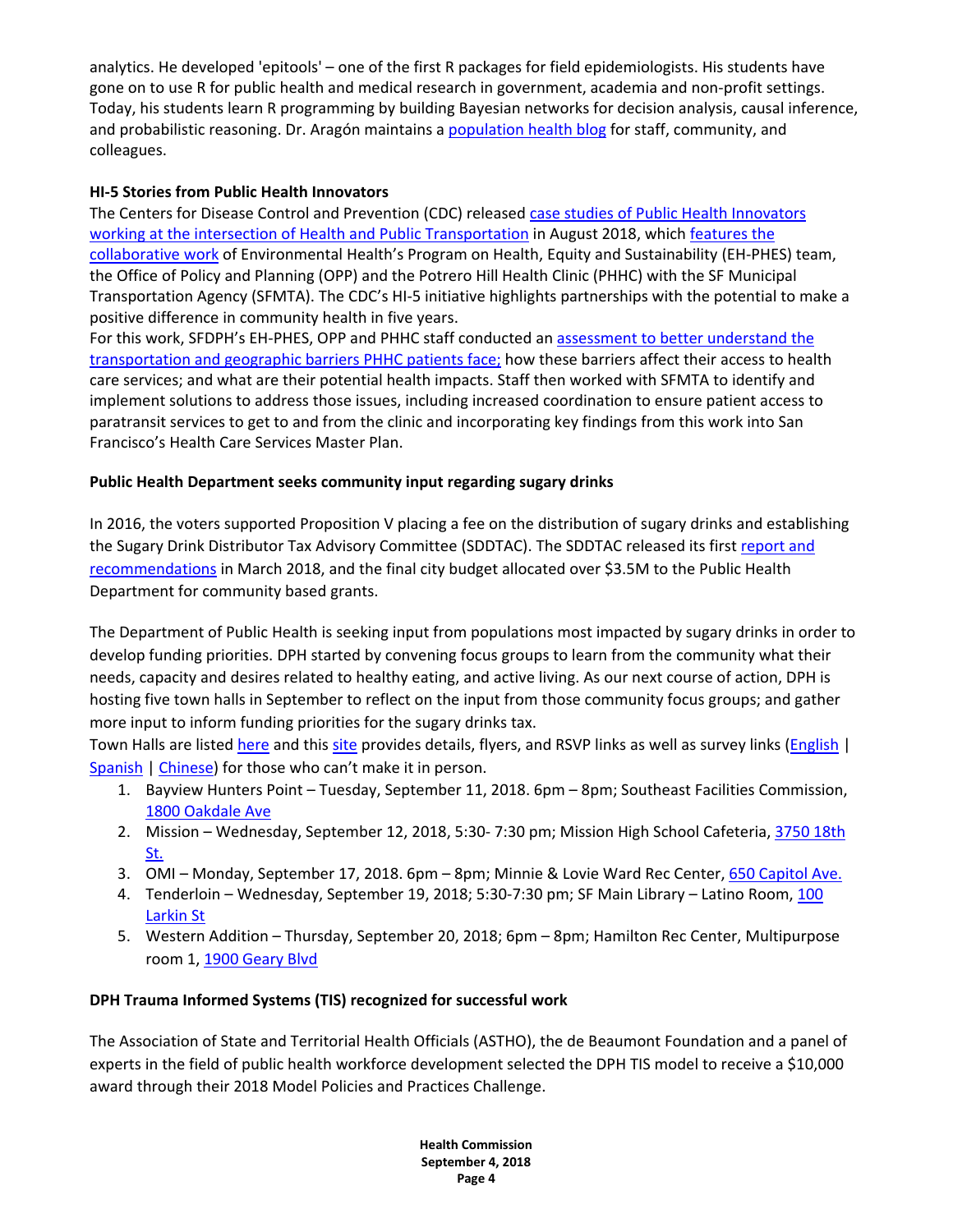The award recognizes state and local health departments for successful workforce development policies and practices that other public health agencies and departments can adapt and implement. Data from the 2014 Public Health Workforce Interests and Needs Survey (PH WINS), a product of the partnership between ASTHO and the de Beaumont Foundation, highlighted the need on a national level to identify current work force problems and future directions. The Model Policies and Practices Challenge is one strategy to identify future directions in public health workforce development.

# **Update on Jail Health Services staffing**

On August 14, 2018, a public comment was made regarding the staffing situation within Jail Health Services (JHS) at the Health Commission meeting. JHS and Human Resources have partnered to review and identify position vacancies. As of August 18, 2018, JHS will have all seven RN vacancies filled by next month; four LVN positions will be going through the interview phase; and will have two open announcements for temporary Nurse Practitioner positions with candidates being scheduled for interviews.

Moving forward, the two divisions will hold regularly scheduled meetings to review vacancies and develop hiring plans. The divisions also reviewed the number of staff currently on approved leaves and determined the need to request as‐needed staff to provide additional support. Requests have been submitted for five per‐ diem nurses and two to three as-needed LVN's. These on-going strategies will address the staffing concerns and implement standard work procedures to provide continuous improvement.

Additionally, the San Francisco Health Network is in the process of hiring a contractor (Catalysts) to review staffing levels and create a staffing model to support current needs. The positions could be added in next year's budget if the plan is approved. SEIU members have varying opinions on the approach to resolving JHS staffing issues.

# **Yellow Command**

The Public Health Emergency Preparedness and Response (PHEPR) branch will be partnering with the City's Department of Emergency Management (DEM) to host this year's Yellow Command large‐scale disaster exercise this week. Many DPH staff have contributed time and expertise in organizing and preparing for this year's event which takes place on Wednesday, September 6, from 8:00 am to 4:00 pm. There will be similar exercises in all the four Bay Area counties. San Francisco DPH's drill topic is to practice skills around the sheltering of people with medical care needs, after a large‐scale disaster. In collaboration with DEM and the Human Services Agency, PHEPR is working with our Public Health Nurses, Environmental Health, Behavioral Health and Communicable Disease Prevention to make this a successful exercise. In particular, PHEPR staff wish to thank all DPH staff who already have helped, and who will help practice caring for our most vulnerable patients as a preparedness exercise.

# **Heat and Air Quality**

Public Health and Emergency Preparedness Response (PHEPR) is working hard to make sure all of San Francisco is aware of heat and air quality issues that exist this time of year.

Air quality has been an issue due to our recent wildfires throughout the state. Therefore, PHEPR reminds all San Franciscans to stay indoors if they are feeling the effects of worsening air quality and to check the air quality index for a forecast in their area at www.airnow.gov. In addition, PHEPR highlights that in the event of a heat incident similar to last year's Labor Day's elevated temperatures, messaging will go out to drink plenty of water, stay out of the heat, refrain from exercising during the hottest part of the day, wear a hat, and, if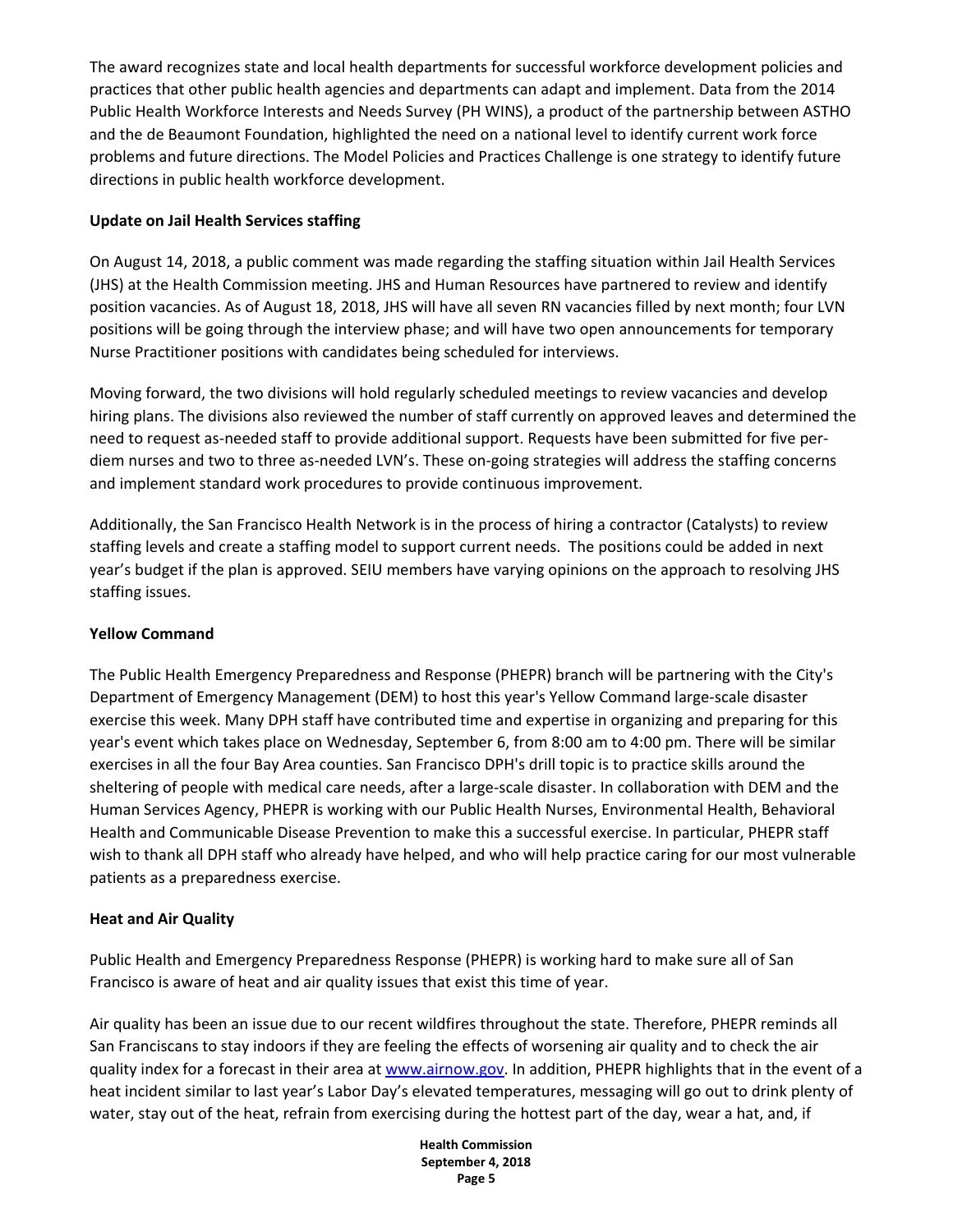necessary, find an air conditioned location. It's important to remember those in our community that are frail, elderly or isolated and to take the time and effort to check on them during these events.

#### **Welcoming Dr. Jan Gurley as Director of Public Health Emergency Preparedness and Response**

We are pleased to announce the appointment of Dr. Jan Gurley as Director of Public Health Emergency preparedness and Response. She will lead multi‐disciplined teams that coordinate public health and medical disaster planning, preparedness, response and recovery within DPH as well as with other city departments.

Dr. Gurley has been Medical Director for the Curry Senior Health Center, and prior to that, Medical Director of the Potrero Hill Health Center. Before working within the San Francisco Health Network section of DPH, she worked in our Population Health Division leading the AIDS Office's Health Services Research and Prevention Sections, as well as the Immunization Section, and Vital Statistic Sections. She graduated magna cum laude from Harvard Medical School and did her Internal Medicine residency training at the University of California at San Francisco, followed by a Robert Wood Johnson joint Stanford/UCSF fellowship in epidemiology and public policy. She also was awarded a USC Annenberg California Endowment Health Journalism Fellowship. For her health care journalism fellowship project, she produced a series of multimedia articles about the health impacts of homelessness, for which she was awarded the Saffron Foundation's Media Award. Dr. Gurley participated in medical relief efforts in Haiti after the earthquake there and has had a sustained passion for disaster preparation, mitigation and response. Outside of work, she enjoys writing, taking photographs, and crocheting tiny creatures.

#### **DPH in the News (Aug 16 – Aug 29)**

SF Chronicle, Aug 29 2018, SF demonstrates how safe injection sites for drug users would work https://www.sfchronicle.com/bayarea/article/SF-demonstrates-how-safe-injection-sites-for-drug-13189444.php

SF Gate, Aug 29 2018, Mayor Breed tours sage injection site model, vows to address legal concerns https://www.sfgate.com/news/bayarea/article/Mayor‐Breed‐Tours‐Safe‐Injection‐Site‐Model‐Vows‐ 13192546.php

Good News Network, Aug 29 2018, City hires team of doctors to treat addicts on the street right where they are

https://www.goodnewsnetwork.org/city-hires-team-of-doctors-to-treat-addicts-on-the-street-right-wherethey‐are/

Bay Area Reporter, Aug 29 2018, HIV suppression improves, but gaps remain http://www.ebar.com/news/news/264700

KSFO, Aug 29 2019, San Fran City Hall hands out 4.45 million syringes each year https://www.goodnewsnetwork.org/city-hires-team-of-doctors-to-treat-addicts-on-the-street-right-wherethey‐are/

The Fix, Aug 27 2018, Safe injection sites get green light from California lawmakers https://www.thefix.com/safe-injection-sites-get-green-light-california-lawmakers

Curbed SF, Aug 22 2018, SF safe injection bill on the verge of becoming law https://sf.curbed.com/2018/8/22/17768842/sf-senate-safe-injection-ab-186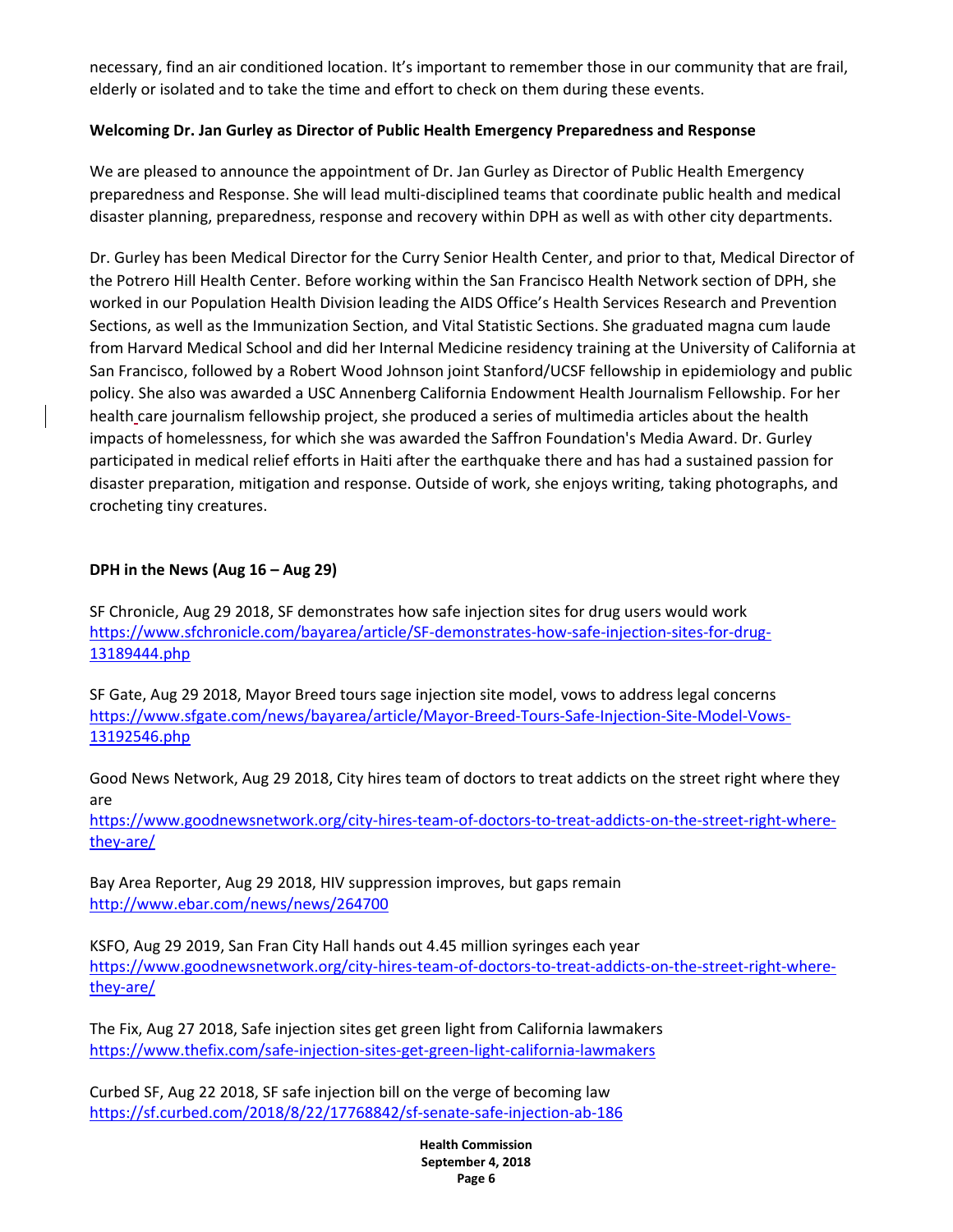Indy Bay, Aug 22 2018, Health Retail SF to celebrate 10<sup>th</sup> store opening https://www.indybay.org/newsitems/2018/08/22/18817037.php

SF Chronicle, Aug 22 2018, Street housekeeping keeps SF Mayor Breed – and everyone else – hopping https://www.sfchronicle.com/bayarea/matier-ross/article/Breed-inspects-streets-for-cleanup-on-the-q-t-13172569.php

Bay Area Reporter, Aug 22 2018, Lesbian SF health director resigns http://www.ebar.com/news/news//264420/lesbian\_sf\_health\_director\_resigns

BuzzFeed, Aug 20 2018, Broken bones and missing teeth https://www.buzzfeednews.com/article/katienotopoulos/e-scooter-injuries-are-becoming-common-inemergency‐rooms

Washington Post, Jun 2 2017, The future of football equipment? https://www.washingtonpost.com/sports/highschools/the-future-of-football-equipment-measuring-a-hitsimpact-on-the-brain-not-just-the-helmet/2017/06/02/d6dd0cb8-47b0-11e7-98cdaf64b4fe2dfc\_story.html?noredirect=on&utm\_term=.5e98646f8cde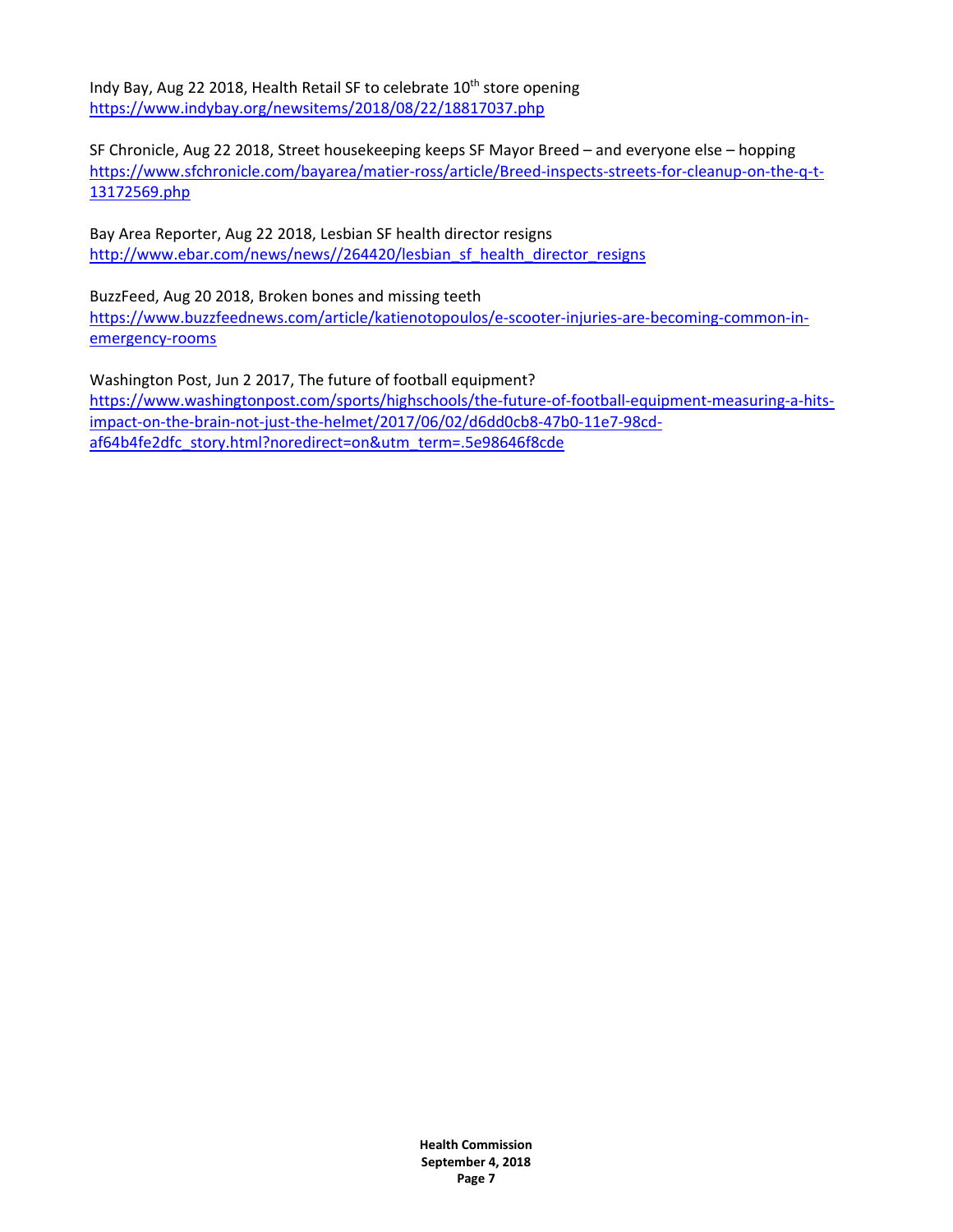### **SAN FRANCISCO HEALTH NETWORK ZUCKERBERG SAN FRANCISCO GENERAL HOSPITAL & TRAUMA CENTER**

| August 2018                                   |
|-----------------------------------------------|
| Governing Body Report - Credentialing Summary |
| $(8/16/18$ MEC)                               |

|                                     | 8/2018 | 07/2018 to 07/2019 |
|-------------------------------------|--------|--------------------|
| <b>New Appointments</b>             | 23     | 104                |
| Reinstatements                      |        |                    |
| Reappointments                      | 48     | 113                |
| Delinquencies:                      |        |                    |
| <b>Reappointment Denials:</b>       |        |                    |
| <b>Resigned/Retired:</b>            | 29     | 78                 |
| <b>Disciplinary Actions</b>         |        |                    |
| <b>Administrative Suspension</b>    |        |                    |
| Restriction/Limitation-Privileges   |        |                    |
| <b>Deceased</b>                     |        |                    |
| <b>Changes in Privileges</b>        |        |                    |
| <b>Voluntary Relinguishments</b>    | 16     | 34                 |
| Additions                           | 13     | 23                 |
| Proctorship Completed               | 21     | 56                 |
|                                     |        |                    |
| Current Statistics – as of $8/1/18$ |        |                    |

| $\frac{1}{2}$                             |       |  |
|-------------------------------------------|-------|--|
| <b>Active Staff</b>                       | 555   |  |
| Courtesy Staff                            | 529   |  |
| Affiliated Professionals (non-physicians) | 284   |  |
| TOTAL MEMBERS                             | 1.368 |  |

| <b>Applications in Process</b>                     |     |
|----------------------------------------------------|-----|
| <b>Applications Withdrawn Month of August 2018</b> |     |
| SFGH Reappointments in Process 9/2018 to 11/2018   | 125 |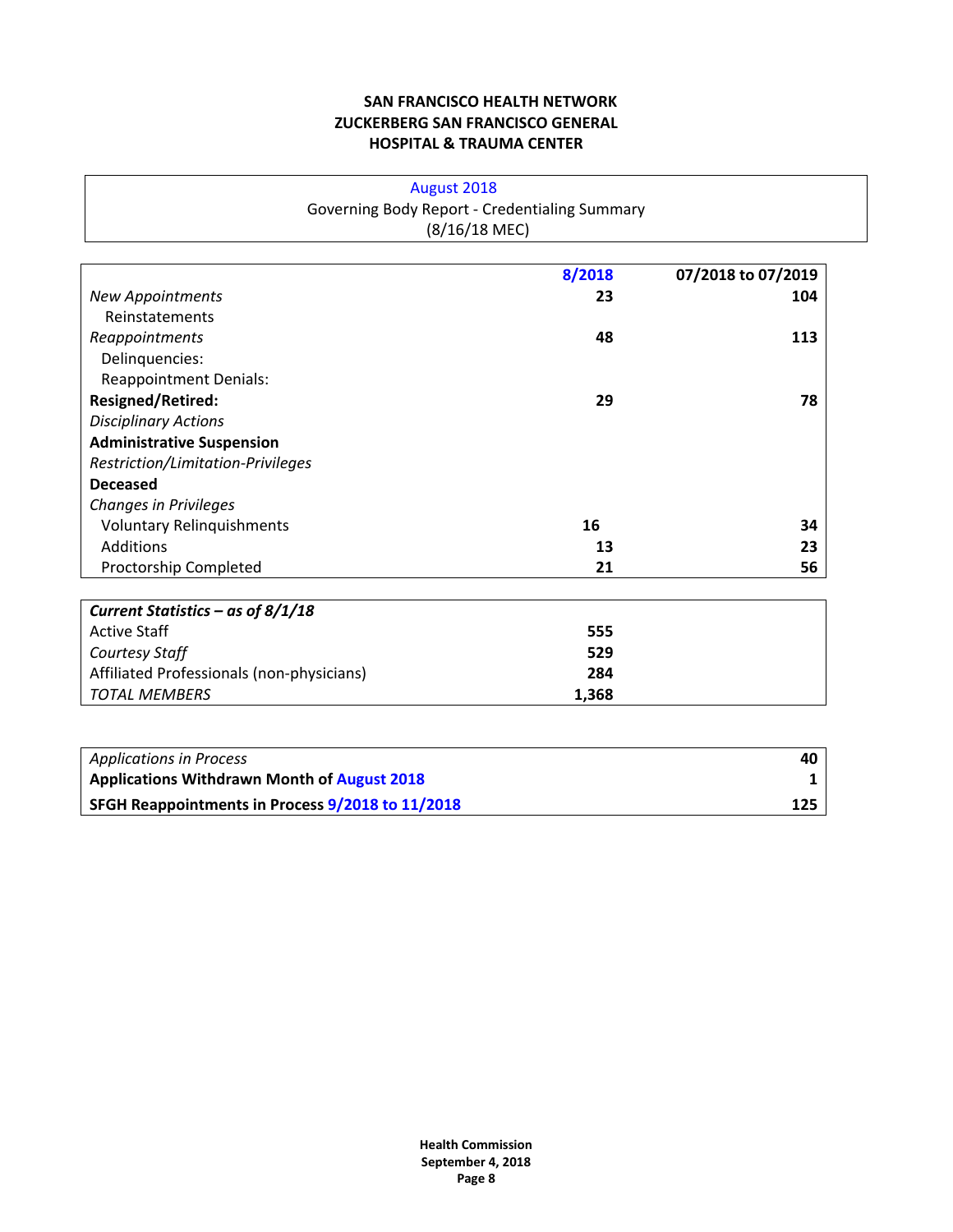# LAGUNA HONDA HOSPITAL AND REHABILITATION CENTER

| August 2018                                          |  |
|------------------------------------------------------|--|
| <b>Health Commission - Director of Health Report</b> |  |
| $(8/2/18$ MEC)                                       |  |
|                                                      |  |

|                                          |               | (FY 2018-2019) |
|------------------------------------------|---------------|----------------|
|                                          | <b>August</b> | Year-to-Date   |
| <b>New Appointments</b>                  | 5             | 6              |
| Reinstatements                           |               | o              |
| Reappointments                           |               | 11             |
| Delinquencies:                           |               | 0              |
| <b>Reappointment Denials:</b>            |               |                |
| <b>Resigned/Retired</b>                  |               | 4              |
| <b>Disciplinary Actions</b>              |               | o              |
| Restriction/Limitation-Privileges        |               | O              |
| <b>Deceased</b>                          | Ω             | 0              |
| <b>Changes in Privileges</b>             |               |                |
| Additions                                | ŋ             | 0              |
| <b>Voluntary Relinquishments</b>         |               |                |
| Proctorship Completed                    |               |                |
| Proctorship Extension                    | 0             | 0              |
|                                          |               |                |
| Current Statistics - as of 07/31/2018    |               |                |
| <b>Active Medical Staff</b>              | 36            |                |
| <b>As-Needed Medical Staff</b>           | 13            |                |
| <b>External Consultant Medical Staff</b> | 44            |                |

| <b>Courtesy Medical Staff</b>            |     |
|------------------------------------------|-----|
| Affiliated Health Practitioners          | 14  |
| TOTAL MEMBERS                            | 109 |
|                                          |     |
| <b>Applications in Process</b>           |     |
| <b>Applications Withdrawn this month</b> |     |

#### Commission Comments:

Commissioner Loyce asked if there is any new guidance from the City Attorney's Office regarding the Safe Injection Site Services pilot. Mr. Wagner stated that he has been in communication with the Mayor and the City Attorney's Office and will continue to update the Commission as new guidance or information is known.

Commissioner Bernal noted that the Director's Report includes two awards for DPH staff:

- Dr. Tomas Aragon, DPH Health Office and Director of Population Health, has been selected to receive the national 2018 Applied Public Health Statistics Section (APHS) Government Award from the American Public Health Association (APHA)
- The Association of State and Territorial Health Officials (ASTHO), the de Beaumont Foundation and a panel of experts in the field of public health workforce development selected the DPH Trauma Informed Systems model to receive a \$10,000 award through their 2018 Model Policies and Practices Challenge.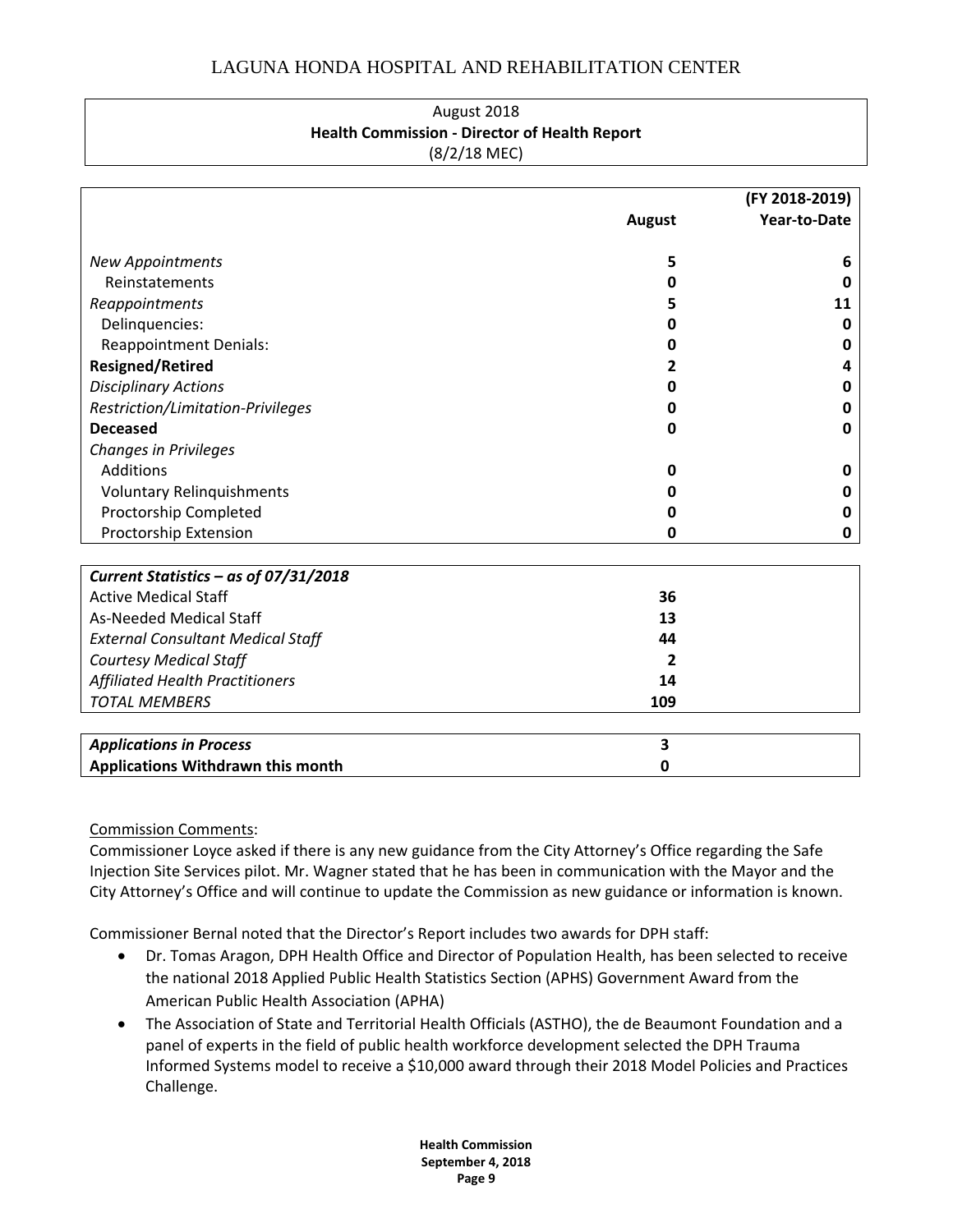#### **4) GENERAL PUBLIC COMMENT**

There was no general public comment.

#### **5) FINANCE AND PLANNING COMMITTEE**

Commissioner Chung, Chair, stated that the Committee reviewed the September Contracts Report and recommended it for approval with the following notes to the Report:

The DPH requested that the UCSF Family and Community Medicine contract be taken off the Report while it continues to work on the contract.

There is a correction to the San Francisco Unified School District contract to align the budget amount with the number of units of service noted on the Report in an effort for health workers to address health disparities.

The San Francisco Community Health Authority contract amount should be revised to \$3,552,821 with the contingency; this brings the amount of the change to \$8,107.

The eClinicalWorks contract is a modification, not a new contract, as the Report states.

# **6) CONSENT CALENDAR**

Action Taken: The following item was unanimously approved with the revisions noted above:

**• SEPTEMBER 2018 CONTRACTS REPORT** 

# **7) OVERVIEW OF THE RECRUITMENT PROCESS FOR THE SFDPH DIRECTOR OF HEALTH**

Edward A. Chow, MD, Health Commission President, and Micki Callahan, Director of the CCSF Department of Human Resources presented the item.

Commissioner Chow noted that the 9/18 Health Commission meeting will be dedicated to the Health Commission receiving public comment and input on this topic. He requested that the DPH website be updated with information for the public to submit written comment. Mr. Chang stated that the correct email address is healthcommission.dph@sfdph.org. He added that the DPH website will be updated with this information.

# Commission Comments:

Commissioner Guillermo stated that she is concerned about the relatively short timeline, especially when considering a national search for this important position. She wants to ensure there will be enough time to develop a job description with public input. Ms. Callahan stated that the prominence of the position will likely bring a qualified applicant pool within the time allotted. However, due to the holidays and higher cost of airfare, scheduling interviews may be difficult in December. Commissioner Chow stated that the Health Commission will move forward with the process and will adjust the timeline if needed.

# **8) HIV AND STD UPDATE**

Tracey Packer MPH, Community Health Equity and Promotion; Susan Philip MD, MPH, Disease Prevention and Control; Susan Buchbinder MD, Bridge HIV Director; Nikole Trainor, Getting to Zero Coordinator, and Susan Scheer Ph.D, MPH, HIV Epidemiology Director, gave the presentation.

# Commission Comments:

Commissioner Guillermo requested STD data including ethnicity and housing status. Dr. Philip stated that Black/African American and Latina women have the highest STD rates among women. She noted that housing data will be presented later in the item.

> **Health Commission September 4, 2018 Page 10**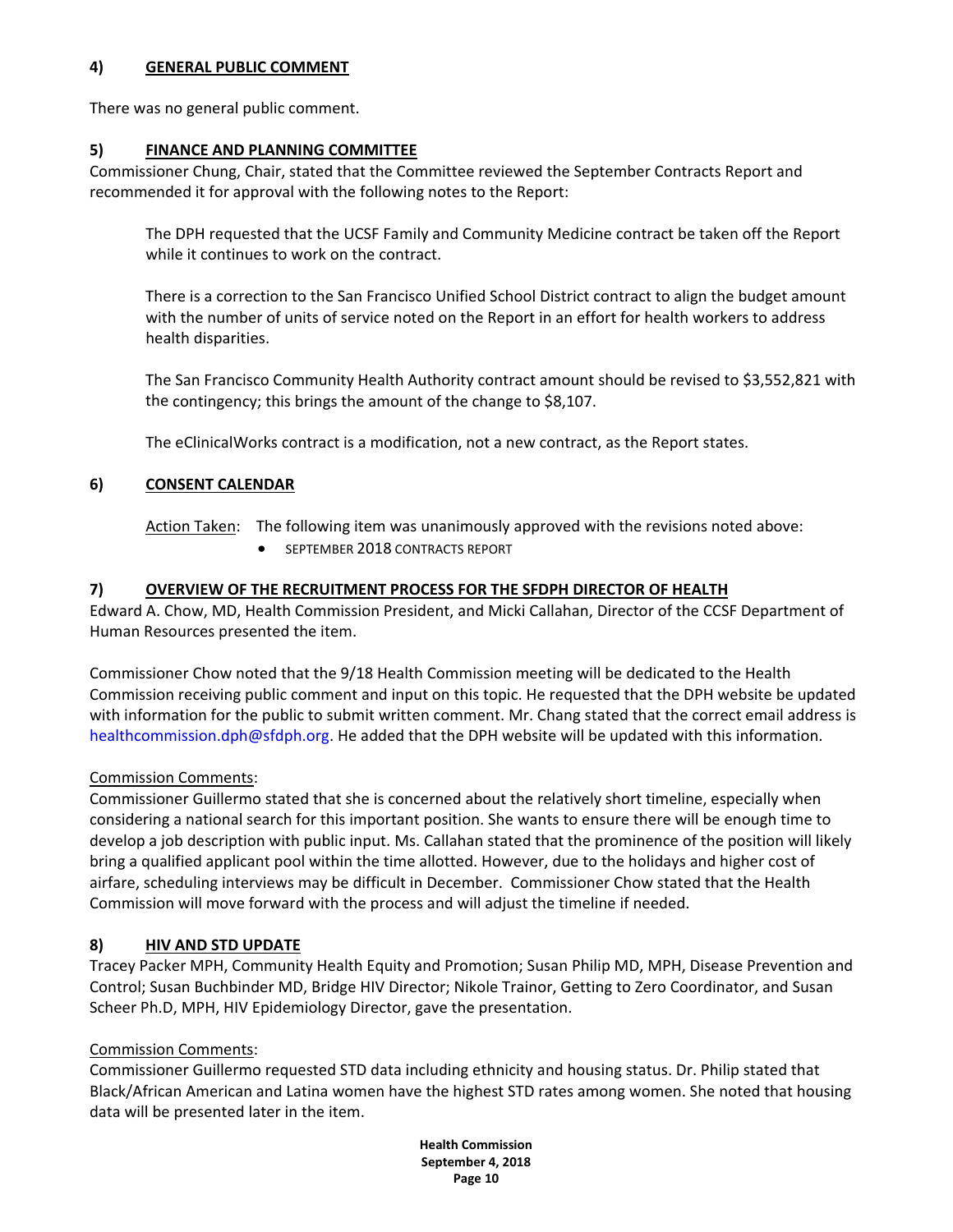Commissioner Guillermo asked how the DPH tracks an individual to ensure that there are at least 3 contacts prior to start of PrEP. Nikole Trainor, Getting to Zero Coordinator**,** stated that four DPH funded PrEP programs meet every week to align strategies and PrEP performance measures; client level data is available in various electronic health record systems. Every quarter, client level data is sent to the DPH for centralized tracking.

Commissioner Loyce stated that he is troubled by the lack of HIV/STD prevention and testing strategy for young African American women. He asked if there is a connection with high HIV/STD rates among this population and possible encounters with men leaving prison. Dr. Philip stated that this information is not yet available and the DPH is working on getting this data to better understand this population. She noted that the formation of the Young Women Advisory Group is intended to help the DPH increase its effectiveness in reaching this population.

Commissioner Loyce asked for more information regarding the timing of offering HIV/STD testing to incarcerated individuals in the San Francisco County Jails. Dr. Philip stated that the timing varies and that the intention is to screen all individuals incarcerated in the San Francisco County Jails.

Commissioner Chung stated that there are issues with public health messages stating that people with HIV who are undetectable cannot transmit the virus. Dr. Buchbinder stated that the intention is to avoid labeling "good" or "bad" people with HIV. She added that it is important to distinguish that people with HIV who are undetectable cannot transmit the virus.

Commissioner Bernal asked if the Getting to Zero effort has signed a declaration regarding the "U=U" campaign which indicates that someone with HIV with an undetectable viral load is not able to transmit HIV. Dr. Buchbinder stated that a DPH campaign is being launched later this year for this initiative.

Commissioner Green asked if inmates in the San Francisco County Jails may choose not to be tested for STDs or HIV. Dr. Buchbinder stated that Dr. Pratt, Director of Jail Health Services, has done a great job of ensuring comprehensive sexual health services are available in the jails. Individuals who are incarcerated in the San Francisco County jails may choose not to be tested for HIV or STDs.

Commissioner Sanchez thanked the presenters for an exceptional update.

Commissioner Chow stated that he is pleased that the STD and HIV data are being presented together.

Commissioner Chow requested that an item on Jail Health Services HIV/STD testing and treatment strategies be calendared on a future Health Commission meeting agenda. Roland Pickens, Director of the San Francisco Health Network, stated that he will work with Dr. Pratt to present an update on strategies to increase STD and HIV screenings in the future.

Commissioner Chung asked for more information regarding individuals incarcerated in the Juvenile Detention Center. Dr. Philip stated that there are high rates of screening and treatment in this facility.

Commissioner Green thanked the presenters for the comprehensive presentation. She asked if there is an effort to offer PrEP in the San Francisco County Jails. Ms. Trainor stated that Introduction to PrEP workshops are offered in County Jail 2 and through HealthRight360 in the San Bruno Jails.

Commissioner Bernal noted that data on sex workers are not included in this report. He asked if data on this population is being collected. Dr. Philip stated that City Clinic collects data on this population. Commissioner Chung suggested that the St. James Infirmary would have data on this population.